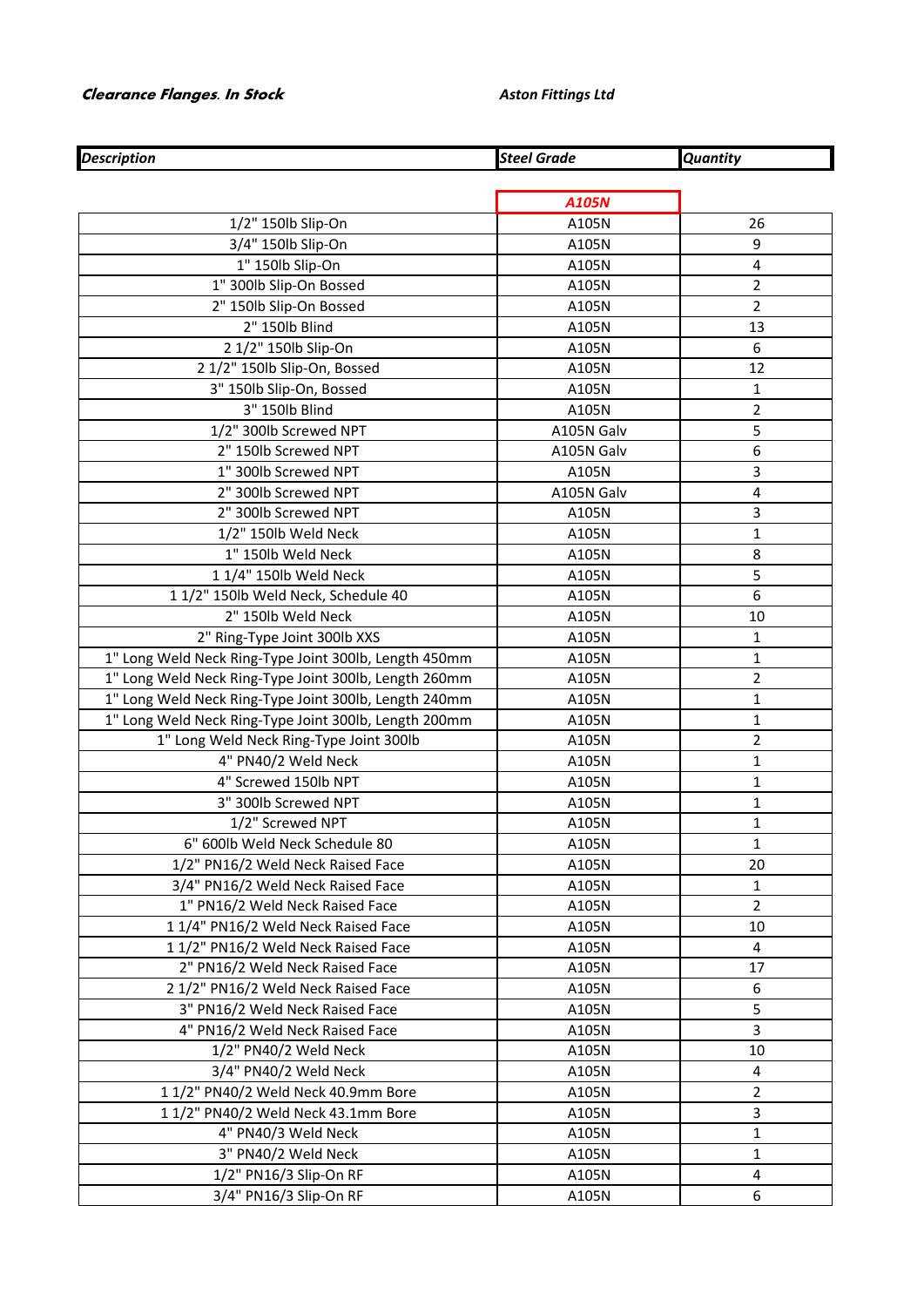| 1" PN16/3 Slip-On RF                | A105N | 1                       |
|-------------------------------------|-------|-------------------------|
| 1 1/4" PN16/3 Slip-On RF            | A105N | $\overline{2}$          |
| 1 1/2" PN16/3 Slip-On RF            | A105N | 11                      |
| 2" PN16/3 Slip-On RF                | A105N | 4                       |
| 2 1/2" PN16/3 Slip-On RF            | A105N | 5                       |
| 4" PN16/3 Slip-On RF                | A105N | $\overline{\mathbf{4}}$ |
| 5" PN16/3 Slip-On RF                | A105N | 1                       |
| 1/2" PN16/3 Slip-On Bossed RF       | A105N | 8                       |
| 11/4" PN16/3 Slip-On Bossed RF      | A105N | 6                       |
| 1 1/4" 300lb Blind                  | A105N | 1                       |
| 2" PN16/3 Slip-On Bossed RF         | A105N | 11                      |
| 1" 1500lb Weld Neck XS              | A105N | 2                       |
| 2 1/2" PN16/3 Slip-On RF 74mm Bore  | A105N | $\overline{2}$          |
| 11/2" PN40 Screwed BSPT             | A105N | 1                       |
| 3" PN16/8 Blind                     | A105N | 3                       |
| 1" 150lb Weld Neck XXS              | A105N | 1                       |
| 1" 150lb Blind                      | A105N | $\overline{\mathbf{4}}$ |
| 1" 150lb Screwed 1/2 BSPT           | A105N | $\overline{2}$          |
| 4" 150lb Blind                      | A105N | 1                       |
| 3/4" PN40/2 Weld Neck               | A105N | 4                       |
| 1 1/2" PN40/2 Weld Neck 40.9mm Bore | A105N | 2                       |
| 11/2" PN40/2 Weld Neck 43.1mm Bore  | A105N | 3                       |
| 4" PN40/3 Weld Neck                 | A105N | 1                       |
| 3" PN40/2 Weld Neck                 | A105N | 1                       |
| 1/2" PN16/3 Slip-On RF              | A105N | 4                       |
| 3/4" PN16/3 Slip-On RF              | A105N | 6                       |
| 1" PN16/3 Slip-On RF                | A105N | 1                       |
| 1 1/4" PN16/3 Slip-On RF            | A105N | $\overline{2}$          |
| 1 1/2" PN16/3 Slip-On RF            | A105N | 11                      |
| 2" PN16/3 Slip-On RF                | A105N | 4                       |
| 2 1/2" PN16/3 Slip-On RF            |       | 5                       |
|                                     | A105N | 4                       |
| 4" PN16/3 Slip-On RF                | A105N |                         |
| 5" PN16/3 Slip-On RF                | A105N | 1                       |
| 1/2" PN16/3 Slip-On Bossed RF       | A105N | 8                       |
| 11/4" PN16/3 Slip-On Bossed RF      | A105N | 6                       |
| 1 1/4" 300lb Blind                  | A105N | 1                       |
| 2" PN16/3 Slip-On Bossed RF         | A105N | 11                      |
| 1" 1500lb Weld Neck XS              | A105N | $\overline{2}$          |
| 2 1/2" PN16/3 Slip-On RF 74mm Bore  | A105N | $\overline{2}$          |
| 1 1/2" PN40 Screwed BSPT            | A105N | $\mathbf 1$             |
| 3" PN16/8 Blind                     | A105N | 3                       |
| 1" 150lb Weld Neck XXS              | A105N | 1                       |
| 1" 150lb Blind                      | A105N | 4                       |
| 1" 150lb Screwed 1/2 BSPT           | A105N | $\overline{2}$          |
| 4" 150lb Blind                      | A105N | 1                       |
| 11/2" PN40 Screwed BSPT             | A105N | 1                       |
| 1" 150lb Screwed 1/2 BSPT           | A105N | 2                       |
| 1" PN40/4 Screwed NPT               | A105N | 1                       |
| 2 1/2" 300lb Blind                  | A105N | 1                       |
| 1/2" PN40/2 Slip-On                 | A105N | 16                      |
| 1/2" PN40/8 Blind                   | A105N | 2                       |
| 3/4" PN40/2 Slip-On                 | A105N | 3                       |
| 3/4" PN40/8 Blind                   | A105N | 1                       |
| 1 1/4" PN40/2 Slip-On               | A105N | 5                       |
| 1 1/2" PN40/2 Slip-On               | A105N | $\overline{2}$          |
|                                     |       |                         |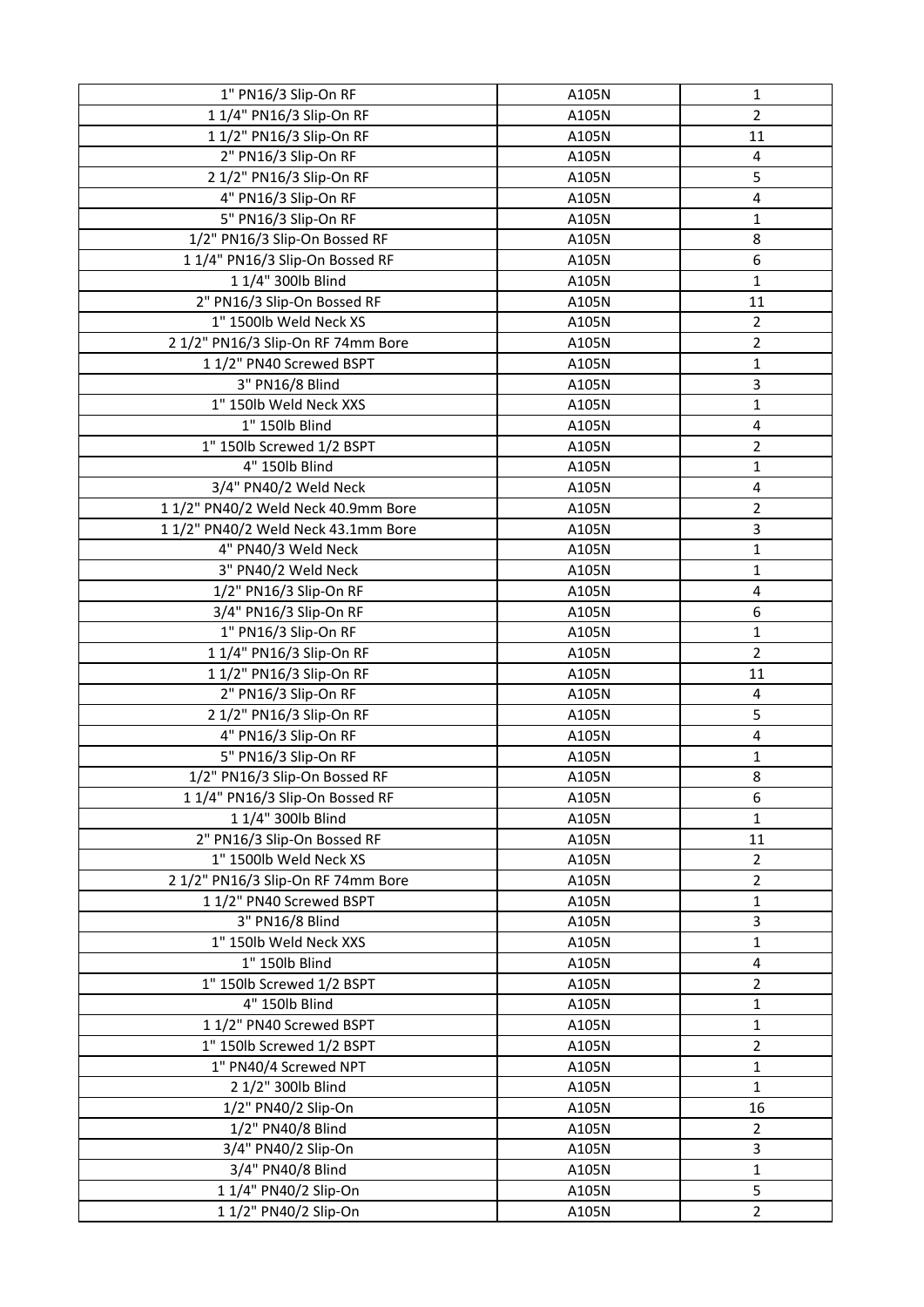| 2" PN40/2 Slip-On                    | A105N     | $\overline{7}$ |
|--------------------------------------|-----------|----------------|
| 2 1/2" PN40/2 Slip-On                | A105N     | 2              |
| 3" PN40/2 Slip-On                    | A105N     | 1              |
| 5" PN40/2 Slip-On                    | A105N     | 1              |
| 6" PN40/2 Slip-On                    | A105N     | 1              |
| 4" PN40/8 Blind                      | A105N     | 1              |
| 2" BSIO Table E Blind                | A105N     | 5              |
| 2" BSIO Table E FP Blind             | A105N     | 5              |
| 2" Type C PN40                       | A105N     | 1              |
| 1" JIS 10                            | A105N     | 1              |
| 2 1/2" PN40/3 Type C Slip-On         | A105N     | 1              |
| 177mm Diameter x 20mm Thick, BSPT    | A105N     | 1              |
| 3" 500lb BSPP Screwed                | A105N     | $\overline{2}$ |
| 3/4" 150lb Weld-Neck Schedule 80     | A105N     | $\overline{2}$ |
| 3/4" 900lb L Joint                   | A105N     | 5              |
| 3/4" 600lb L Joint                   | A105N     | 30             |
| 1/2" 150lb Screwed BSPT Black        | A105N     | 77             |
| 3/4" 150lb Screwed BSPT Black        | A105N     | 21             |
| 1" 150lb Screwed BSPT Black          | A105N     | 75             |
| 11/4" 150lb Screwed BSPT Black       | A105N     | 8              |
| 11/2" 150lb Screwed BSPT Black       | A105N     | 144            |
| 2" 150lb Screwed BSPT Black          | A105N     | 95             |
| 3" 150lb Screwed BSPP Black          | A105N     | 17             |
| 4" 150lb Groove Type, Tap on top     | A105N     | $\overline{2}$ |
| 4" 150lb Slip-On                     | A105N     | $\overline{2}$ |
| 6" 150lb Slip-On                     | A105N     | $\mathbf 1$    |
| 6" 300lb Slip-On                     | A105N     | 3              |
| 1" 150lb Weld-Neck                   | A105N     | 8              |
| 3" 150lb Weld Neck Schedule 40       | A105N     | 4              |
| 2 1/2" 150lb Weld Neck               | A105N     | 1              |
| 3" 150lb Slip-On Black               | A105N     | 40             |
| 3" 300lb Screwed BSPT                | A105N     | 1              |
| 11/2" 2500lb Screwed NPT Galvanised  | A105N-LF2 | $\overline{7}$ |
| 2 1/2" 1500lb Screwed NPT Galvanised | A105N     | 1              |
| 11/4" 1500lb Screwed NPT Galvanised  | A105N     | 1              |
| 11/4" 2500lb Screwed NPT Galvanised  | A105N     | 2              |
| 3" 900lb Weld Neck RTJ               | A105N     | 2              |
| 1 1/2" 900lb XS Weld Neck            | A105N     | 1              |
| 1 1/2" 1500lb XS Weld Neck           | A105N     | 1              |
| 4" 900lb RTJ Schedule 160 Weld Neck  | A105N     | $\overline{2}$ |
| 3" 600lb XS Weld Neck                | A105N     | 1              |
| 2" 1500lb RTJ Schedule 160 Weld Neck | A105N     | 1              |
| 1 1/2" 2500lb Weld Neck              | A105N-LF2 | 1              |
| 2" 1500lb Blind                      | A105N     | $\overline{2}$ |
| 2 1/2" 1500lb Screwed Galvanised     | A105N     | 1              |
| 4" 300lb Slip-On                     | A105N     | 1              |
| 3" 2500lb Weld Neck Schedule 160     | A105N     | 2              |
| 4" 600lb Weld Neck                   | A105N     | 1              |
| 2" 1500lb Schedule 160               | A105N     | 1              |
| 11/2" 2500lb Weld Neck Schedule XXS  | A105N     | 6              |
| 1 1/2" 150lb Weld Neck XXS           | A105N     | 4              |
| 6" 150lb Blind                       | A105N     | 1              |
| 3" 600lb Blind                       | A105N     | 2              |
| 2" 600lb Blind                       | A105N     | $\overline{2}$ |
| 1" 600lb Blind                       | A105N     | 1              |
|                                      |           |                |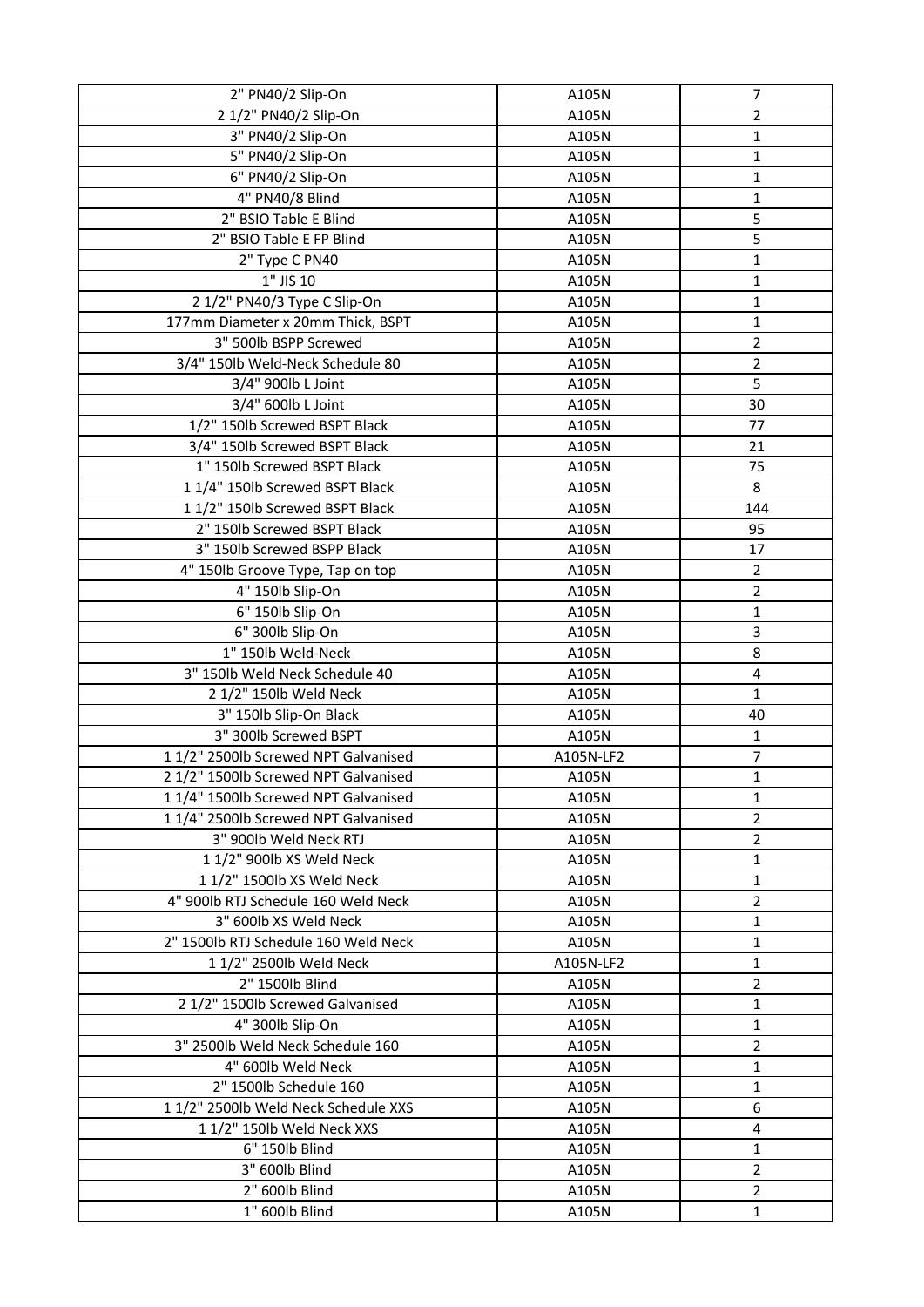| 2" 150lb Socket Weld Slip-On                | A105N     | 3                       |
|---------------------------------------------|-----------|-------------------------|
| $1"$ 150lb Blind                            | A105N     | 4                       |
| 1" 600lb Weld Neck Schedule 160             | A105N     | 2                       |
| 1" 600lb Weld Neck XS                       | A105N     | $\overline{\mathbf{c}}$ |
| 1" 1500lb Weld Neck XS                      | A105N     | $\overline{2}$          |
| 4" 150lb Weld Neck                          | A105N     | 4                       |
| 4" 150lb, RN16                              | A105N     | 1                       |
| 1/2" 150lb Screwed BSPP, Galvanised         | A105N     | $\overline{7}$          |
| 1 1/2" 300lb Blind                          | A105N     | 1                       |
| 10" PN10/3 Slip-On                          | A105N     | $\overline{2}$          |
| 11/2" 600lb Screwed Galvanised NPT          | A105N     | 13                      |
| 1/2" 150lb Weld Neck XS                     | A105N     | 6                       |
| 11/2" 300lb Screwed Galvanised NPT          | A105N     | $\overline{\mathbf{c}}$ |
| 1" 2500lb Weld Neck Schedule 160 Galvanised | A105N     | $\overline{2}$          |
| 1 1/4" 2500lb Blind                         | A105N     | $\overline{7}$          |
| 1" 900lb Screwed NPT Galvanised             | A105N     | 8                       |
| 11/2" 900lb Screwed NPT Galvanised          | A105N     | $\overline{\mathbf{c}}$ |
| 2" 900lb Screwed NPT Galvanised             | A105N     | $\overline{2}$          |
| 4" 600lb Weld Neck Schedule 80              | A105N     | 1                       |
| 1 1/2" PN16/4 BSPP Galvanised               | A105N     | 4                       |
| 2" 1500lb NPT Galvanised                    | A105N     | 6                       |
| 2" 1500lb L. Joint Galvanised               | A105N     | $\mathbf{1}$            |
| 3" 300lb Screwed 2 1/2 Npt                  | A105N     | 12                      |
| 1 1/2" 600lb Screwed 3/4 BSPT               | A105N     | 1                       |
| 2" 600lb Screwed 1/4 BSPT                   | A105N     | 1                       |
| 3" 150lb Screwed BSPT Galvanised            | A105N     | $\mathbf 1$             |
| 3" 300lb Blind Galvanised                   | A105N     | 11                      |
| 1 1/4" 2500lb Weld Neck Schedule 160        | A105N     | $\mathbf{1}$            |
| 1" 2500lb Weld Neck Schedule 160            | A105N     | 12                      |
| 11/2" 2500lb Weld Neck Galvanised           | A105N-LF2 | 1                       |
| 1 1/2" 2500lb Blind                         | A105N     | 3                       |
| 6" 300lb Slip-On                            | A105N     | 4                       |
| 4" 300lb Slip-On                            | A105N     | 1                       |
| 6" 300lb Blind                              | A105N     | 1                       |
| 8" 300lb Blind                              | A105N     | 1                       |
| 8" 300lb Weld Neck XS                       | A105N     | $\overline{2}$          |
|                                             | 316L      |                         |
| 2" 150lb Slip-On Bossed RF                  | 316L      | 78                      |
| 2" 150lb Weld Neck Schedule 40              | 316L      | 96                      |
| 1" 150lb Weld Neck Schedule 40              | 316L      | 250                     |
| 1" 150lb Slip-On RF Bossed                  | 316L      | 300                     |
| 1 1/2" 150lb Slip-On RF Bossed              | 316L      | 110                     |
| 2" 150lb Slip-On RF Bossed                  | 316L      | 72                      |
| 1/2" BSPP TBL e BSIO                        | 316L      | 10                      |
| 1/2" Screwed Table E BSIO                   | 316L      | 10                      |
| 3/4" Slip-On Table E BSIO                   | 316L      | 12                      |
| 1" BSIO Table E Slip-On                     | 316L      | $\overline{2}$          |
| 1" BSIO Table E Screwed, Hub BSPP           | 316L      | 10                      |
| 1" BSIO Table E F.P Screwed                 | 316L      | 5                       |
| 11/4" BSIO Table E F.P Screwed              | 316L      | 5                       |
| 11/4" BSIO Table E HUB BSPP                 | 316L      | 5                       |
| 11/2" BSIO Table E Screwed BSPP             | 316L      | 10                      |
| 1/2" PN16/2 Weld-Neck Solid                 | 316L      | 3                       |
| 2" PN16/3 Slip-On RF                        | 316L      | $\overline{2}$          |
|                                             |           |                         |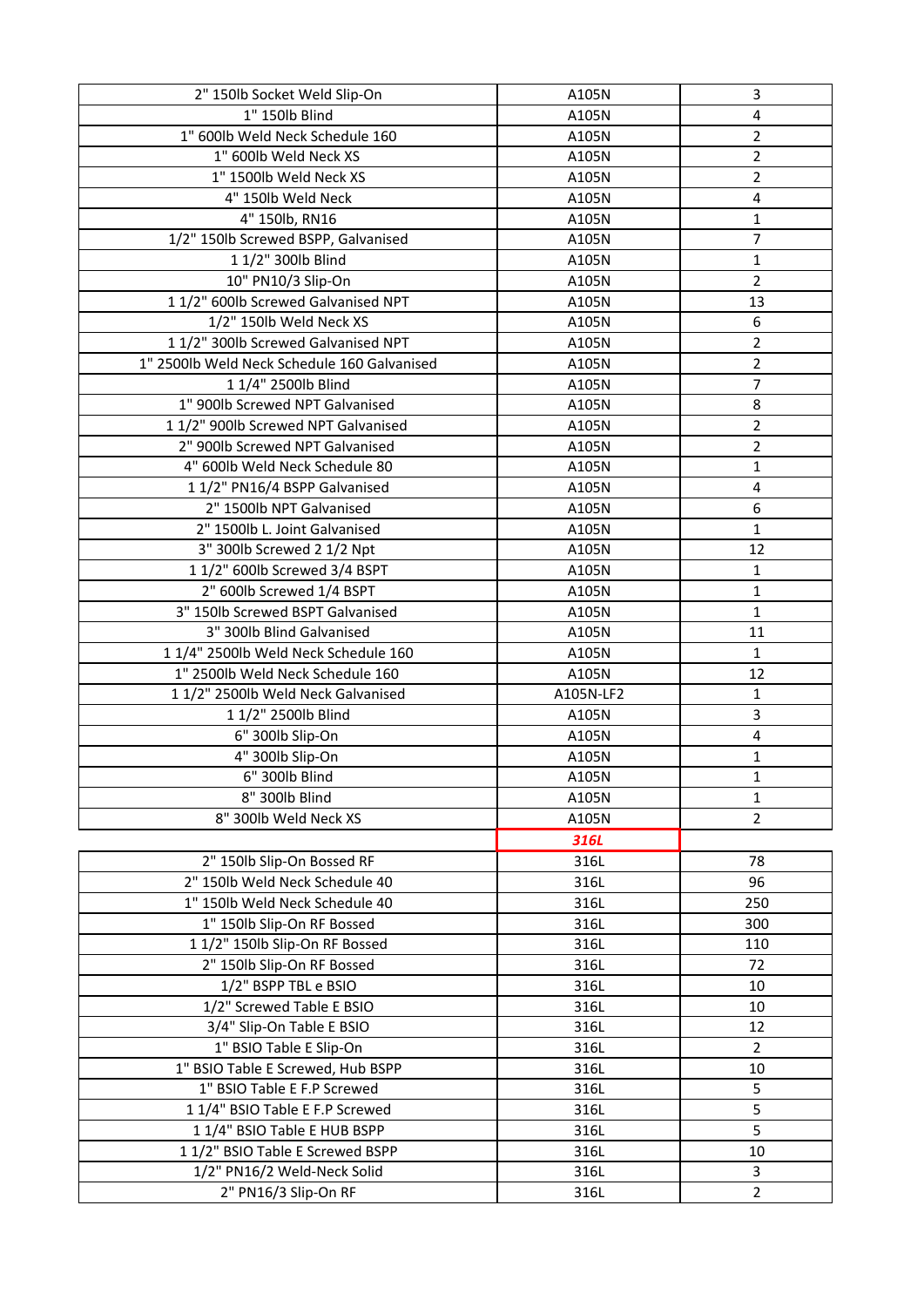| 190mm Diameter Slip-On Plate                   | 316L       | $\mathbf{1}$            |
|------------------------------------------------|------------|-------------------------|
| 1 1/2" BSIO Table E Screwed                    | 316L       | 10                      |
| 11/2" BSIO Table E Bossen Screwed BSPP         | 316L       | 3                       |
| 11/2" BSIO Table E Screwed                     | 316L       | 5                       |
| 2" BSIO Table E Screwed BSPP                   | 316L       | 18                      |
| 2 1/2" BSIO Table E Screwed BSPP               | 316L       | $\overline{2}$          |
| 2 1/2" BSIO Table E F.Plate                    | 316L       | $\overline{2}$          |
| 3" BSIO Table E BSPP                           | 316L       | 5                       |
| 3" BSIO Table E Blind                          | 316L       | $\overline{2}$          |
| 3/4" BSIO BSPP Table E                         | 316L       | 10                      |
| 4" BSIO Table E Slip-On                        | 316L       | 3                       |
| 2" 300lb Long Weld Neck                        | 316L       | 8                       |
| 50mm 150lb Schedule Weld Neck                  | 316L       | 6                       |
| 1" PN40/2 Schedule 80 Weld Neck                | 316L       | $\overline{2}$          |
| 2 1/2" PN6 Slip-On                             | 316L       | $\overline{2}$          |
| 3" 150lb Blind                                 | 316L       | 1                       |
| 1" 1500lb Raised Face Blind                    | 316L       | 1                       |
| 3/4"2500lb RF Slip-On                          | 316L       | 3                       |
| 2 1/2" 150lb Weld Neck Schedule 10             | 316L       | 4                       |
| 2 1/2" 150lb Slip-On                           | 316L       | 1                       |
| 1/2" PN16/2 Weld-Neck                          | 316L       | $\overline{2}$          |
| 1 1/4" PN16/2 Weld Neck                        | 316L       | 13                      |
| 1 1/2" PN16/2 Weld Neck                        | 316L       | 1                       |
| 2" BSIO Screwed BSPP Table e                   | 316L       | $\overline{2}$          |
| 2 1/2" Weld Neck                               | 316L       | 3                       |
| 3" PN16/2 Schedule 10 Weld Neck                | 316L       | 3                       |
| 1 1/2" 150lb Blind                             | 316L       | 4                       |
| 5" PN16/3 Slip-On                              | 316L       | $\overline{2}$          |
| 3/4" PN40/3 Slip-On                            | 316L       | $\mathbf{1}$            |
| 1/2" PN40/3 Slip-On                            | 316L       | 53                      |
| 1/2" PN16/3 Slip-On                            | 316L       | 14                      |
| 1/2" PN16/8 Blind                              | 316L       | 3                       |
| 1" PN16/3 Slip-On                              | 316L       | 22                      |
| 1 1/2" PN16/3 Slip-On                          | 316L       | $\mathbf{1}$            |
| 1 1/4" PN16/3 Slip-On                          | 316L       | $\mathbf{1}$            |
| 1 1/2" PN16/8 Blind                            | 316L       | $\overline{2}$          |
| 2" PN16/3 Slip-On FP                           | 316L       | 12                      |
| 2 1/2" PN16/3 Slip-On                          | 316L       | 6                       |
| 2 1/2" PN40/3 Slip-On RF                       | 316L       | 12                      |
| 3" PN25/3 Slip-On                              | 316L       | $\overline{2}$          |
| 1 1/2"PN16/3 FP Slip-On                        | 316L       | $\overline{\mathbf{3}}$ |
| 2 1/2" PN16/8 Blind                            | 316L       | $\overline{2}$          |
| 2 1/2" PN16/4 Screwed BSPT                     | 316L       | $\overline{2}$          |
| 2" PN6/4 Screwed                               | 316L       | $\overline{2}$          |
| 1 1/4" PN16/4 Screwed RP                       | 316L       | $\mathbf{1}$            |
| 2" PN16/3 Slip-On FP                           | 316L       | 10                      |
| 3/4" PN16/4 Screwed BSPP                       | 316L       | $\overline{\mathbf{4}}$ |
| 3/4" PN16/4 Screwed BSPT                       | 316L       | $\mathbf{1}$<br>10      |
| 1/2" PN16/4 Screwed BSPP                       | 316L       |                         |
| 2 1/2" BSPP (Special)<br>2 3/4" BSPP (Special) | 316<br>316 | $\overline{2}$<br>4     |
| 1" PN16/2 Weld-Neck                            | 316L       | 6                       |
| 1" PN40/8 Blinds                               | 316L       | 40                      |
| 1 1/2" PN16/4 Screwed BSPP                     | 316L       | 6                       |
| 1 1/2" PN16/8 Blind                            | 316L       | $\overline{2}$          |
|                                                |            |                         |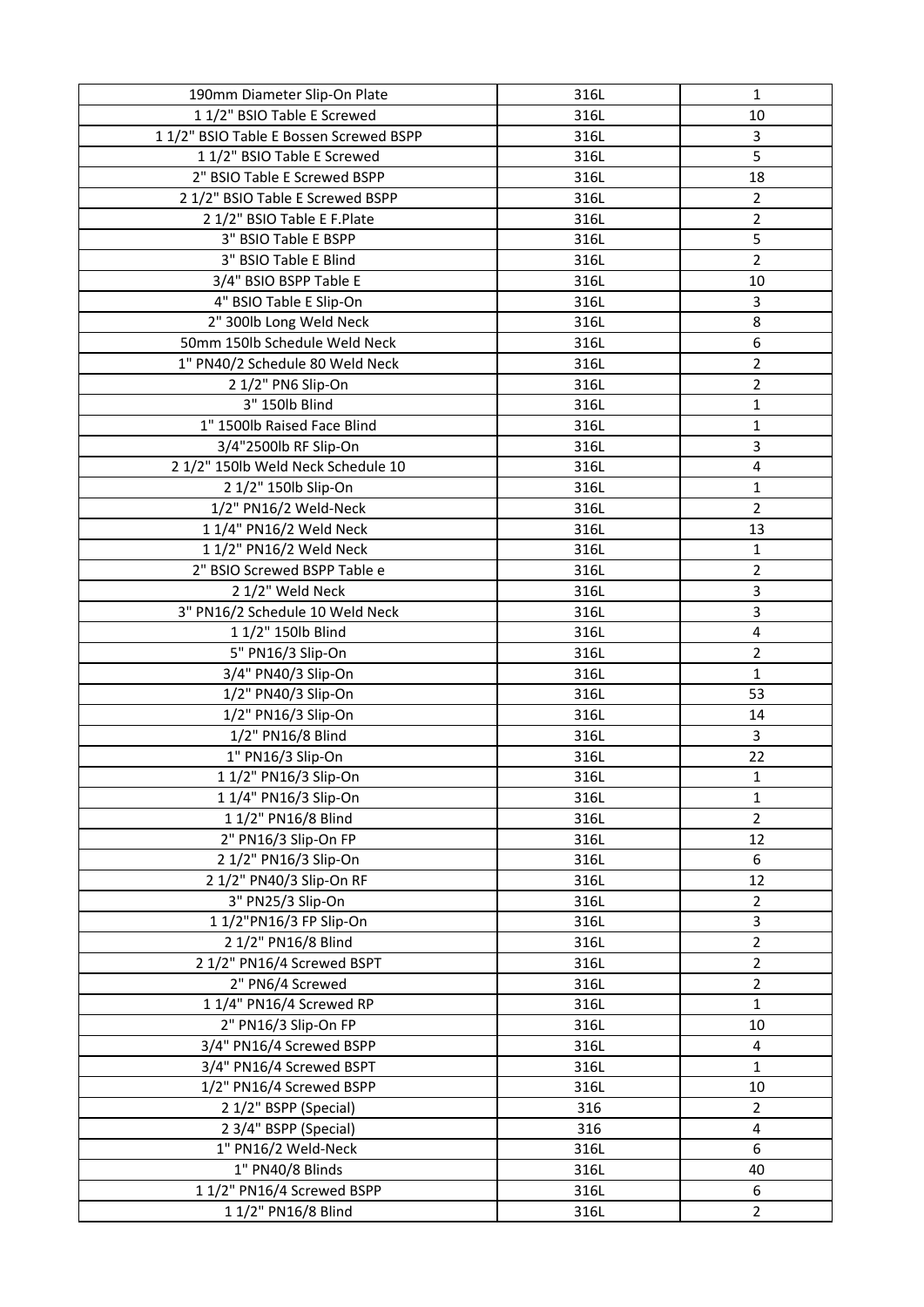| 2 1/2" PN16/3 Slip-On RF                | 316L | 52                      |
|-----------------------------------------|------|-------------------------|
| 2 1/2" PN16/3 Slip-On Bossed RF         | 316L | 1                       |
| 6" PN16/3 Slip-On Raised Face           | 316L | 4                       |
| 8" PN16/3 Slip-On Raised Face           | 316L | $\overline{2}$          |
| 6" 600lb RTJ Schedule 40 Weld Neck      | 316L | 15                      |
| 4" 900lb RTJ Weld-Neck Schedule 80      | 316L | $\overline{2}$          |
| 8" 300lb Blind                          | 316L | $\overline{2}$          |
| 1/2" Bossed Blind 300lb                 | 316L | 10                      |
| 2" 150lb Slip-On 50mm Bore              | 316L | 6                       |
| 1" Bossed Blind 300lb                   | 316L | 4                       |
| 1 1/2" 150lb Screwed BSPP               | 316L | 1                       |
| 2" 150lb L-Joint                        | 316L | 6                       |
| 2" NP BSIO Table E Slip-On              | 316L | 33                      |
| 22mm Diameter x 12.1 Thickness Plate    | 316L | 3                       |
| 1 NPT Screwed NPT 300lb                 | 316L | 10                      |
| 2" BS4504 PN16 Slip-On, 6 Small Holes   | 316L | 9                       |
| 2" 150lb Slip-On, 6 Small Holes         | 316L | $\overline{7}$          |
| 1 1/2" Table E Blind                    | 316L | 50                      |
| 1 1/2" PN40/3 Slip-On                   | 316L | 4                       |
| 2" PN16/4 Screwed BSPT                  | 316L | 1                       |
| 21/2" PN16/8 Blind                      | 316L | $\overline{2}$          |
| 2" OD, PN10/16, Special Bored           | 316L | $\mathbf 1$             |
| 2" 150lb Blind                          | 316L | $\overline{2}$          |
| 1 1/2" PN16/4 Screwed BSPT              | 316L | 1                       |
| 1 1/2" 1500lb Blind                     | 316L | 4                       |
| 1/2" 1500lb Slip-On Bossed              | 316L | $\mathbf 1$             |
| 3/4" 1500lb 1/2" Screwed RTJ            | 316L | 1                       |
| 150mm Diameter x 13mm Thick Blank Plate | 316L | 4                       |
| 2" 300lb Weld-Neck                      | 316L | 8                       |
| 8" 150lb Slip-On                        | 316L | 1                       |
| 1/2" 300lb Weld-Neck Schedule 160       | 316L | $\mathbf 1$             |
| 1/2" 300lb Weld-Neck Schedule 80        | 316L | $\overline{2}$          |
| 1" 300lb Socket Weld Schedule 10        | 316L | 4                       |
| 1 1/2" 300lb Socket Weld                | 316L | 15                      |
| 11/2" 300lb Weld Neck Schedule 80       | 316L | 1                       |
| 1" 150lb Socket Weld                    | 316L | 35                      |
| 1/2" 150lb Socket Weld                  | 316L | 4                       |
| 3/4" 150lb Blind                        | 316L | 5                       |
| 3" PN16/8 Blind                         | 316L | 8                       |
| 2" PN16/3 Slip-On                       | 316L | $\overline{\mathbf{c}}$ |
| 2"150lb Bossed Blind                    | 316L | 3                       |
| 2 1/2" 300lb Blind                      | 316L | $\overline{2}$          |
| 1/2" NPT 1500lb                         | 316L | 1                       |
| 1" 300lb Weld-Neck Schedule 80          | 316L | 2                       |
| 3/4" PN16/2 Weld-Neck                   | 316L | $\mathbf 1$             |
| 3/4" NPT Screwed                        | 316L | 3                       |
| 1" 150lb Screwed BSPP                   | 316L | $\mathbf 1$             |
| 1" 150lb Screwed BSPT Black             | 316L | 3                       |
| 1/2" 150lb Screwed NPT                  | 316L | 3                       |
| 1/2" 150lb Screwed BSPT                 | 316L | $\overline{2}$          |
| 1" 150lb Screwed NPT                    | 316L | 4                       |
| 1" 150lb Screwed BSPP                   | 316L | 6                       |
| 2" 300lb XS Weld Neck                   | 316L | 4                       |
| 1 1/2" 150lb Slip-On                    | 316L | 20                      |
| 2" 150lb Slip-On                        | 316L | 34                      |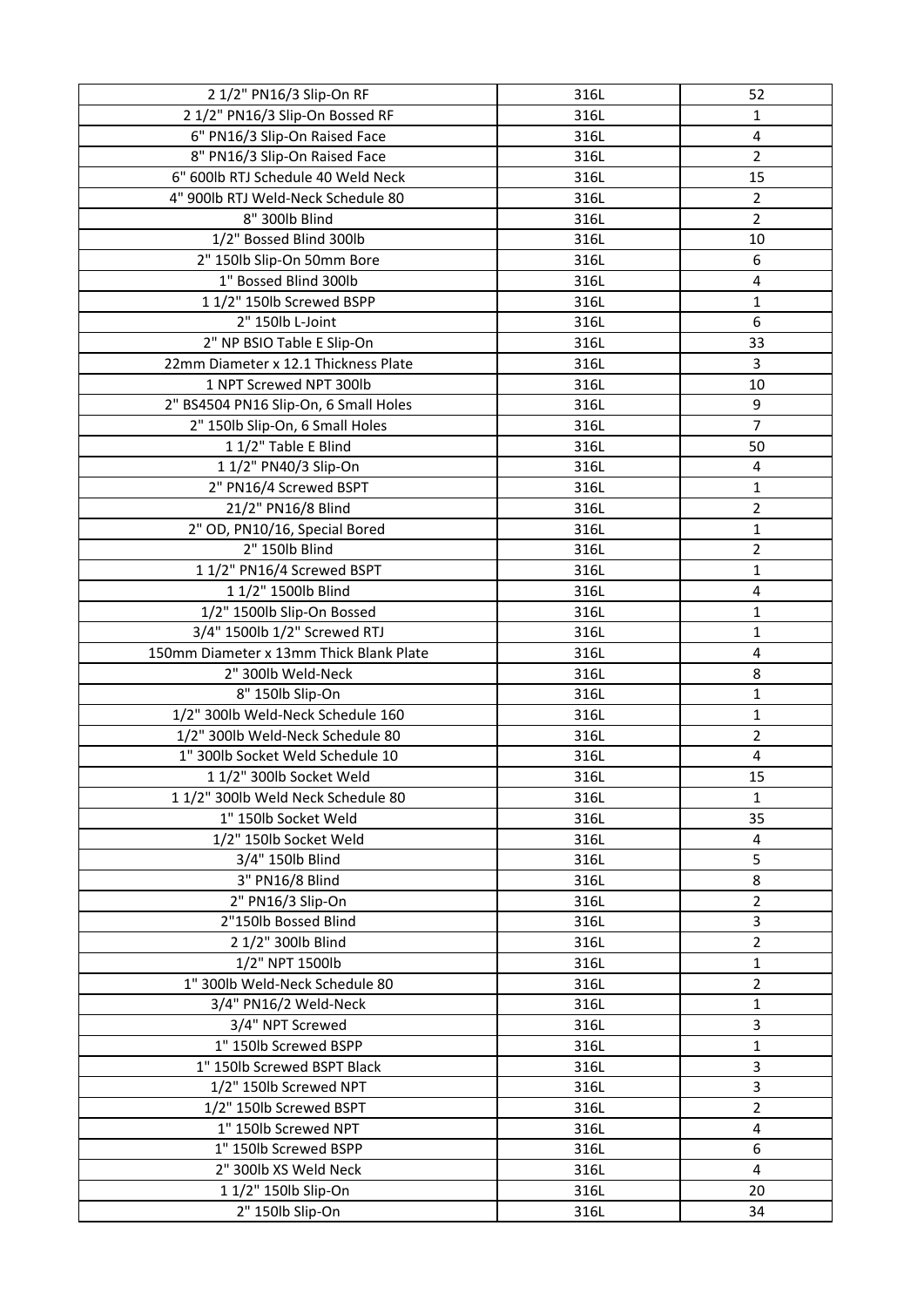| 3" 150lb Slip-On                         | 316L   | $\overline{2}$ |
|------------------------------------------|--------|----------------|
| 4" 150lb Slip-On                         | 316L   | 14             |
| 1/2" 150lb Slip-On Bossed                | 316L   | 212            |
| 1" 150lb Slip-On Bossed                  | 316L   | 230            |
| 2" 150lb Slip-On                         | 316L   | 1              |
| 6" PN16/3 Slip-On                        | 316L   | $\overline{2}$ |
| 2 1/2" 900lb Slip-On Bossed              | 316L   | 20             |
| 4" 600lb Weld-Neck                       | 316L   | 1              |
| 3" 900lb Weld Neck                       | 316L   | 31             |
| 4" 300lb x 3/8 NPT Testing Only          | 316L   | 1              |
| 2" Table E 1/2" Thick                    | 316L   | 5              |
| 4" 300lb Weld Neck Schedule 40           | 316    | $\overline{2}$ |
| 11/2" 2500lb XXS Weld Neck RGB           | 316L   | 27             |
| 3" 150lb Weld Neck Schedule 10           | 316L   | 4              |
| 3" 150lb Weld Neck Schedule 80           | 316L   | $\overline{2}$ |
| 3/4" 1500lb 1/2 NPT                      | 316L   | 1              |
| 1" OD 150lb                              | 316L   | $\mathbf 1$    |
| 3/4" 300lb 12mm OD                       | 316L   | 1              |
| 1/2" 300lb 10mm OD                       | 316L   | 1              |
| 3" 150lb Weld Neck Schedule 40           | 316L   | 1              |
| 2" 600lb Bossed Blind                    | 316L   | 3              |
| 2" 600lb Weld Neck Blind                 | 316L   | $\overline{2}$ |
| 1" 1500lb Blind Bossed                   | 316L   | $\overline{2}$ |
| 2" 300lb Weld Neck Schedule 10           | 316L   | 3              |
| 3" 300lb Weld Neck Schedule 10           | 316L   | $\overline{2}$ |
| 3/4" 150lb Weld Neck                     | 316L   | 5              |
| 11/2" 150lb Weld Neck Schedule 40        | 316L   | 25             |
| 1" 150lb Weld Neck Schedule 40           | 316L   | 3              |
| 11/2" 150lb Weld Neck Schedule 80        | 316L   | 14             |
| 11/2" 150lb Weld Neck Schedule 40        | 316L   | 10             |
| 1" PN16/8 Blind                          | 316L   | 37             |
| 1" 150lb Bossed Blind                    | 316L   | 807            |
| 1 1/2" 150lb Bossed Slip-On              | 316L   | 30             |
| 4" 150lb Weld Neck Schedule 40           | 316L   | 26             |
| 6" 2500lb RGB Weld Neck                  | 316L   | 3              |
| 20" 150lb Schedule 40 Weld Neck          | 316L   | 1              |
| 24" 300lb Schedule 40 Weld Neck          | 316L   | $\overline{2}$ |
|                                          |        |                |
|                                          | 5235JR |                |
| 5" PN16 Blind FP                         | 5235JR | 1              |
| 2 1/2" PN16/3 Slip-On RF                 | 5235JR | 3              |
| 1 1/2" PN40/4 Screwed NPT                | 5235JR | 1              |
| 2" PN16/3 Slip-On Bossed Raised Face     | 5235JR | 22             |
| 2 1/2" PN16/3 Slip-On Bossed Raised Face | 5235JR | 22             |
| 3" PN16/3 Slip-On Bossed Raised Face     | 5235JR | 22             |
| 4" PN16/3 Slip-On Bossed Raised Face     | 5235JR | 9              |
| 6" PN16/3 Slip-On Bossed Raised Face     | 5235JR | 20             |
| 8" PN16/3 Slip-On                        | 5235JR | 1              |
| 8" PN10/3 Slip-On                        | 5235JR | 1              |
| 6" PN16/3 Slip-On Bossed                 | 5235JR | 6              |
| 4" PN16/3 Slip-On Bossed                 | 5235JR | 1              |
| 3" PN16/3 Slip-On Bossed                 | 5235JR | 40             |
| 1/2" PN16/3 Slip-On Bossed               | 5235JR | 48             |
| 1" PN16/3 Slip-On Bossed                 | 5235JR | 12             |
| 11/4" PN16/3 Slip-On Bossed              | 5235JR | 27             |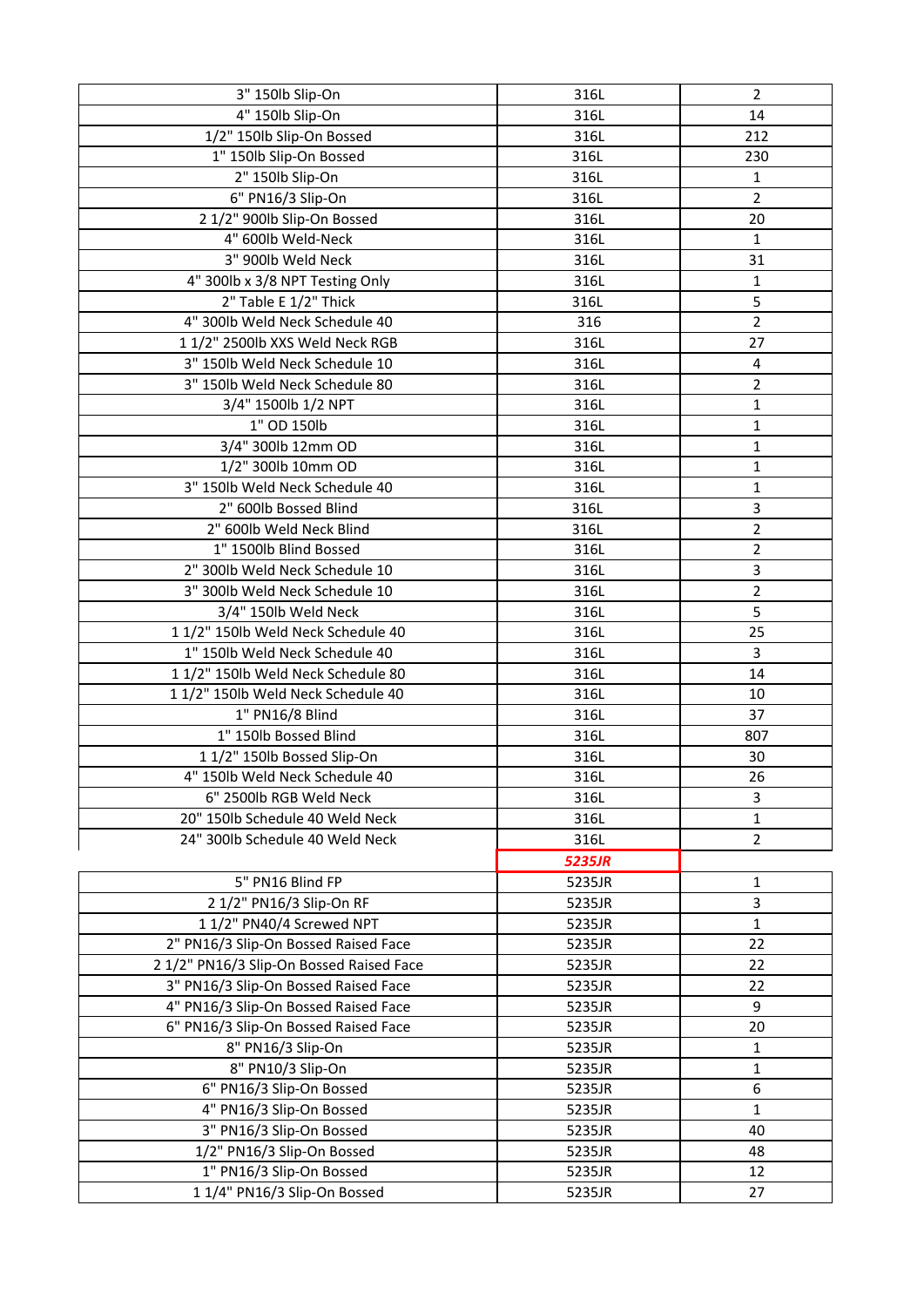| 1 1/2" PN16/3 Slip-On Bossed      | 5235JR | 46                      |
|-----------------------------------|--------|-------------------------|
| 2" PN16/3 Slip-On Bossed          | 5235JR | 113                     |
| 2 1/2" PN16/3 Slip-On Bossed      | 5235JR | 4                       |
| 1" PN40/3 Slip-On Raised Face     | 5235JR | 55                      |
| 3" PN40/2 Weld Neck               | 5235JR | 35                      |
| 3" PN16/2 Weld Neck               | 5235JR | 25                      |
| 2 1/2" PN16/2 Weld Neck           | 5235JR | 13                      |
| 2" PN16/2 Weld Neck               | 5235JR | 17                      |
| 2" PN40/2 Weld Neck               | 5235JR | 1                       |
| 1 1/2" PN40/2 Weld Neck           | 5235JR | 65                      |
| 1 1/2" PN16/2 Weld Neck           | 5235JR | 3                       |
| 1" PN16/2 Weld Neck               | 5235JR | 10                      |
| 3/4" PN16/2 Weld Neck             | 5235JR | 100                     |
| 4" PN16/2 Weld Neck Black         | 5235JR | 7                       |
| 3" PN16/2 Weld Neck Black         | 5235JR | 60                      |
| 8" PN16/2 Weld Neck Black         | 5235JR | $\overline{2}$          |
| 8" PN16/3 Slip-On                 | 5235JR | 5                       |
| 8" PN16/8 Blind                   | 5235JR | $\pmb{4}$               |
| 6" PN16/8 Blind                   | 5235JR | $\overline{2}$          |
| 5" PN16/8 Blind                   | 5235JR | $\overline{2}$          |
| 3" PN40/3 Slip-On                 | 5235JR | 8                       |
| 3/4" PN40/3 Slip-On               | 5235JR | 100                     |
| 1/2" PN40/3 Blind                 | 5235JR | $\overline{2}$          |
| 3" PN16/3 Slip-On                 | 5235JR | 26                      |
| 1" PN16/3 Slip-On                 | 5235JR | 22                      |
| 3/4" PN16/3 Slip-On               | 5235JR | 67                      |
| 1/2" PN16/3 Slip-On               | 5235JR | 63                      |
| 2" PN16/8 FP Galvanised Blank     | 5235JR | 3                       |
| 11/2" PN16/8 FP Galvanised Blank  | 5235JR | 13                      |
| 3" PN16/8 FP Galvanised Blank     | 5235JR | 5                       |
| 2 1/2" PN16/8 FP Galvanised Blank | 5235JR | $\mathbf 1$             |
| 2 1/2" PN6/8 Blank                | 5235JR | $\overline{\mathbf{4}}$ |
| 2" PN16/4 Screwed 1 1/2 BS21      | 5235JR | 6                       |
| 2" PN16/3 Slip-On                 | 5235JR | 5                       |
| 3" 300lb Weld Neck Schedule 40    | 5235JR | 1                       |
| 4" PN16/8 Blank FP                | 5235JR | 3                       |
| 2" BS10 Table H Slip-On           | 5235JR | 6                       |
| 1 1/2" PN40/8 Blind               | 5235JR | 1                       |
| 4" PN16/8 Blind                   | 5235JR | 1                       |
| 4" PN16/3 Slip-On                 | 5235JR | 2                       |
| 2" PN16/4 Galvanised              | 5235JR | $\overline{2}$          |
| 11/2" PN40/4 BSPP Galvanised      | 5235JR | $\overline{2}$          |
| 3" PN16/4 Galvanised              | 5235JR | 1                       |
| 2" PN16/4 Screwed Galvanised      | 5235JR | 5                       |
|                                   | 304    |                         |
| 2" 150lb Screwed BSPP             | 304    | 3                       |
| 2 1/2" 150lb Blind                | 304    | 4                       |
| 4" 150lb Blind                    | 304    | $\mathbf 1$             |
| 1 1/2" PN16/3 Slip-On             | 304    | 15                      |
| 1 1/2" PN16/8 Blind               | 304    | 28                      |
| 1 1/2" PN16/3 Slip-On             | 304    | 19                      |
| 2" PN16/3 Slip-On                 | 304    | $\overline{2}$          |
| 3" PN16/3 Slip-On                 | 304    | 3                       |
| 4" PN16/3 Slip-On                 | 304    | 3                       |
|                                   |        |                         |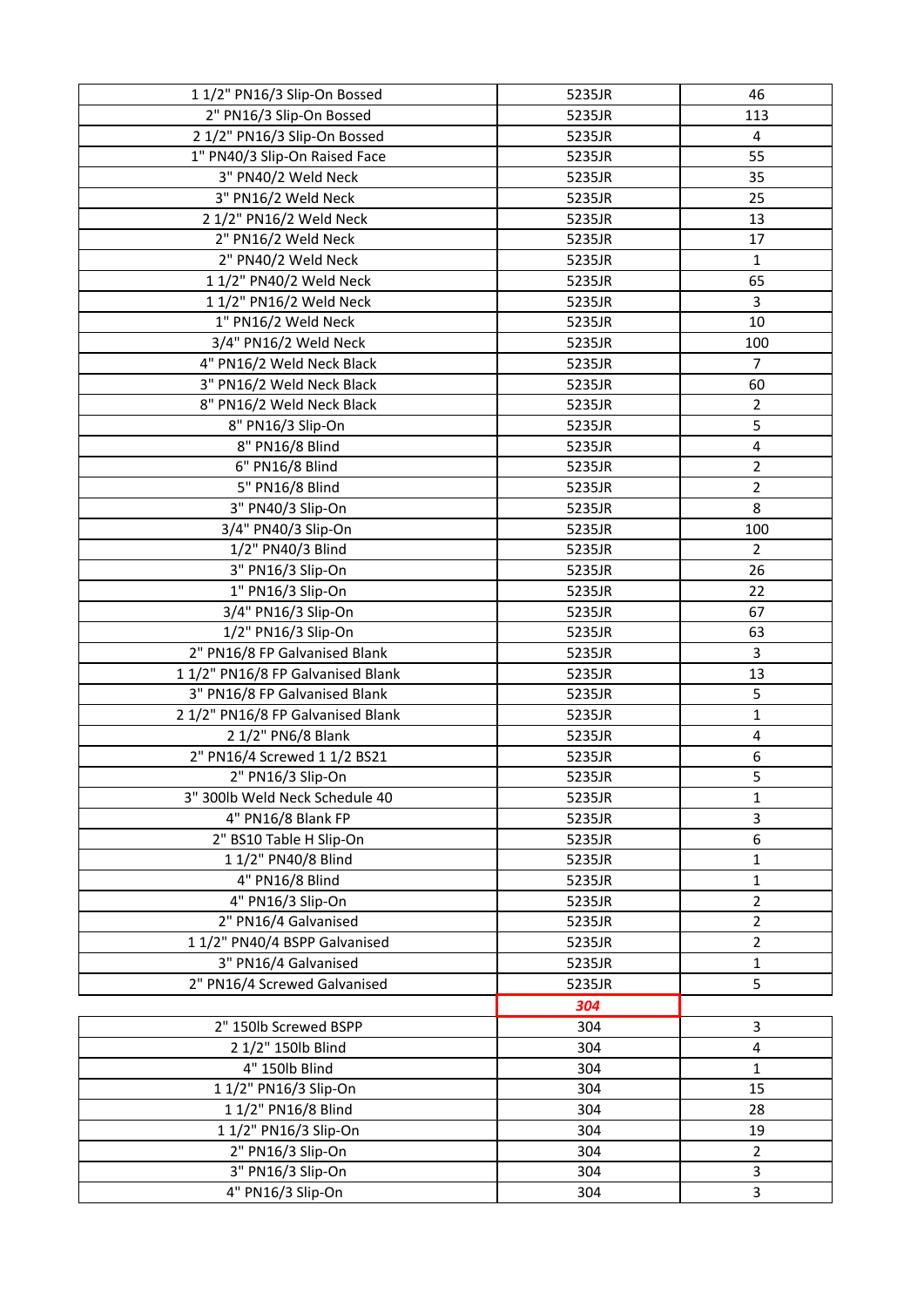| 4" PN16/8 Blind                          | 304           | 3              |
|------------------------------------------|---------------|----------------|
| 2 1/2" Screwed NPT 600lb                 | 304           | 1              |
| 2 1/2" BSIO Table E FF                   | 304           | 4              |
| 4" DIN Flange 6mm x 3 x 9 holes          | 304           | $\overline{7}$ |
| 2" PN16/3 Slip-On                        | 304           | 3              |
| 3/4" PN16/3 Slip-On RF                   | 304           | 14             |
| 1" PN16/2 Schedule 40 Weld-Neck          | 304           | $\overline{7}$ |
| 1 1/2" PN16/2 Weld-Neck                  | 304           | 28             |
| 6" PN16/3 Slip-On Raised Face            | 304           | 12             |
| 8" PN16/3 Slip-On Raised Face            | 304           | 11             |
| 8" 1500lb Weld Neck Schedule 80          | 304           | 25             |
| 2 1/2" Table E BSIO                      | 304           | 9              |
| 2" 150lb L-Joint                         | 304           | 23             |
| 3/4" Bossed Slip-On 300lb                | 304           | $\overline{2}$ |
| Groove Ring 184mm Diameter x 17.5mm      | 304L          | 6              |
| 1/2" 2500lb L Joint                      | 304L          | 6              |
| 1" 150lb Blind Bossed                    | 304           | 8              |
| 1" 150lb Blind                           | 304           | 45             |
| 3/4" 150lb Blind                         | 304           | 10             |
| 2" 150lb Blind                           | 304           | 3              |
| 2 1/2" 150lb Slip-On                     | 304L          | 5              |
| 3" 150lb Slip-On                         | 304           | 21             |
| 1" 150lb Slip-On Bossed                  | 304           | 60             |
| 1" 300lb L.Joint                         | 304           | 1              |
| 2" 300lb Socket-Weld                     | 304           | $\mathbf{1}$   |
| 4" 300lb Weld Neck Schedule 10           | 304           | 64             |
| 4" 150lb Weld Neck Schedule 40           | 304           | 1              |
| 3" 150lb Weld Neck                       | 304           | 18             |
| 2" 300lb L. Joint                        | 304           | $\overline{2}$ |
| 3/4" 300lb Socket Weld                   | 304           | $\mathbf 1$    |
| 3" 150lb Weld Neck Schedule 10           | 304           | 187            |
| 2" 300lb Blind                           | 304           | 1              |
| 2" 150lb Weld Neck Schedule 5            | 304           | 1              |
| 2" 300lb Weld Neck Schedule 40           | 304           | 4              |
| 1 1/2" 300lb Weld Neck Schedule 5        | 304           | 6              |
| 4" 150lb Weld Neck Schedule 10           | 304           | 3              |
| 3" 600lb Weld Neck                       | 304           | 1              |
| 3" Bunker Rings                          | 304           | 3              |
| 5" Bunker Rings                          | 304           | 13             |
| 6" Bunker Rings                          | 304           | 6              |
| 7" Bunker Rings                          | 304           | 5              |
| 8" Bunker Rings                          | 304           | $\overline{2}$ |
| 9" Bunker Rings                          | 304           | 2              |
| 10" Bunker Rings                         | 304           | 7              |
| 14" Bunker Rings                         | 304           | 2              |
| 10" 600lb Schedule 40 Weld Neck          | 304           | 8              |
|                                          |               |                |
|                                          | <b>S235JR</b> |                |
| 6" PN16/3 Slip-On Raised Face            | <b>S235JR</b> | $\mathbf 1$    |
| 8" PN16/4 Screwed                        | <b>S235JR</b> | 1              |
| 5" PN16 Blind FP                         | <b>S235JR</b> | 1              |
| 2 1/2" PN16/3 Slip-On RF                 | <b>S235JR</b> | 3              |
| 1 1/2" PN40/4 Screwed NPT                | <b>S235JR</b> | $\mathbf{1}$   |
| 2" PN16/3 Slip-On Bossed Raised Face     | <b>S235JR</b> | 22             |
| 2 1/2" PN16/3 Slip-On Bossed Raised Face | <b>S235JR</b> | 22             |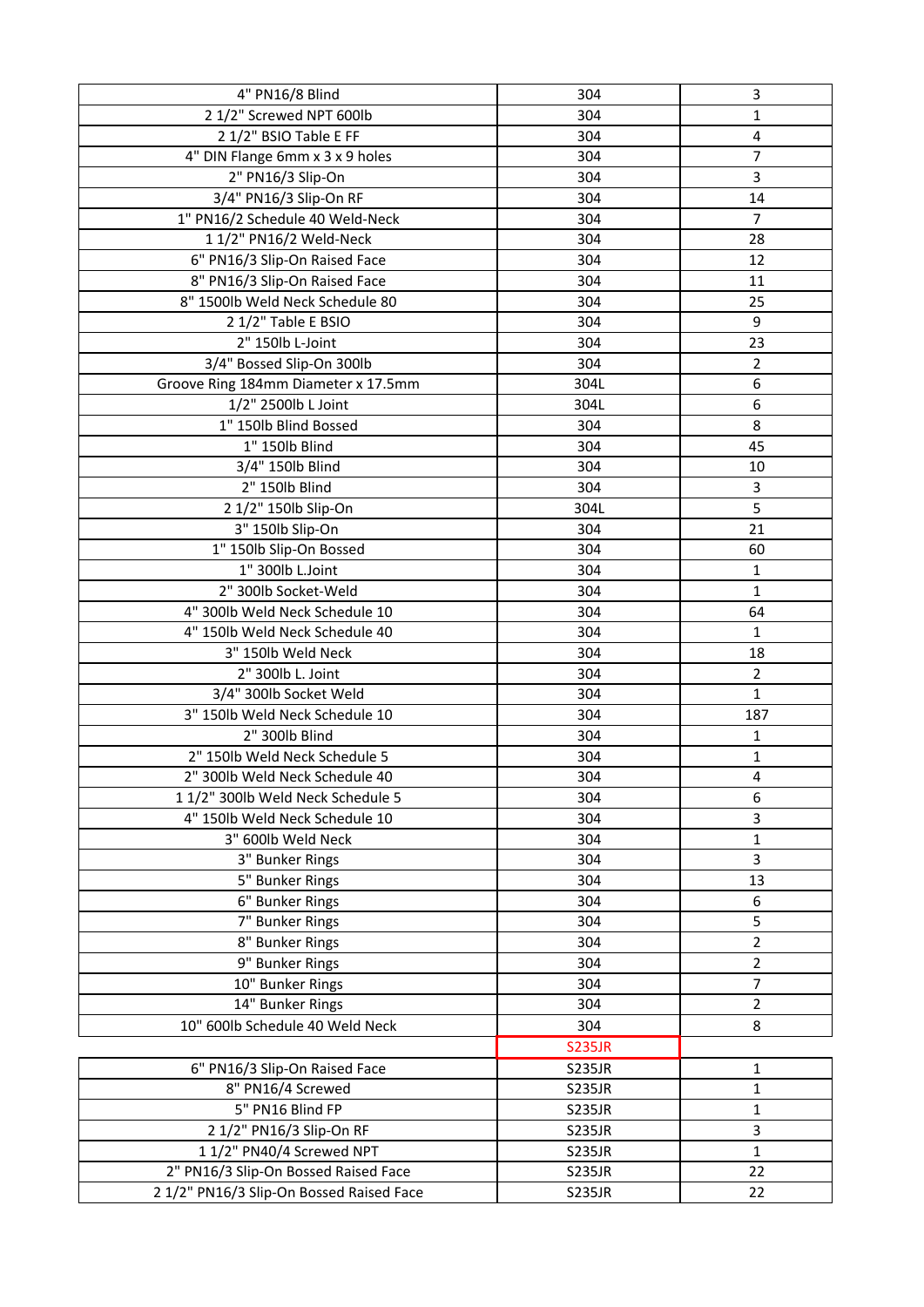| 3" PN16/3 Slip-On Bossed Raised Face | <b>S235JR</b> | 22             |
|--------------------------------------|---------------|----------------|
| 4" PN16/3 Slip-On Bossed Raised Face | <b>S235JR</b> | 9              |
| 6" PN16/3 Slip-On Bossed Raised Face | <b>S235JR</b> | 20             |
| 8" PN16/3 Slip-On                    | <b>S235JR</b> | $\mathbf{1}$   |
| 8" PN10/3 Slip-On                    | <b>S235JR</b> | $\mathbf{1}$   |
| 6" PN16/3 Slip-On Bossed             | <b>S235JR</b> | 6              |
| 4" PN16/3 Slip-On Bossed             | <b>S235JR</b> | $\mathbf{1}$   |
| 3" PN16/3 Slip-On Bossed             | <b>S235JR</b> | 40             |
| 1/2" PN16/3 Slip-On Bossed           | <b>S235JR</b> | 48             |
| 1" PN16/3 Slip-On Bossed             | <b>S235JR</b> | 12             |
| 11/4" PN16/3 Slip-On Bossed          | <b>S235JR</b> | 27             |
| 1 1/2" PN16/3 Slip-On Bossed         | <b>S235JR</b> | 46             |
| 2" PN16/3 Slip-On Bossed             | <b>S235JR</b> | 113            |
| 2 1/2" PN16/3 Slip-On Bossed         | <b>S235JR</b> | 4              |
| 1" PN40/3 Slip-On Raised Face        | <b>S235JR</b> | 55             |
| 3" PN40/2 Weld Neck                  | <b>S235JR</b> | 35             |
| 3" PN16/2 Weld Neck                  | <b>S235JR</b> | 25             |
| 2 1/2" PN16/2 Weld Neck              | <b>S235JR</b> | 13             |
| 2" PN16/2 Weld Neck                  | <b>S235JR</b> | 17             |
| 2" PN40/2 Weld Neck                  | <b>S235JR</b> | $\mathbf{1}$   |
| 1 1/2" PN40/2 Weld Neck              | <b>S235JR</b> | 65             |
| 1 1/2" PN16/2 Weld Neck              | <b>S235JR</b> | 3              |
| 1" PN16/2 Weld Neck                  | <b>S235JR</b> | 10             |
| 3/4" PN16/2 Weld Neck                | <b>S235JR</b> | 100            |
| 4" PN16/2 Weld Neck Black            | <b>S235JR</b> | $\overline{7}$ |
| 3" PN16/2 Weld Neck Black            | <b>S235JR</b> | 60             |
| 8" PN16/2 Weld Neck Black            | <b>S235JR</b> | $\overline{2}$ |
| 8" PN16/3 Slip-On                    | <b>S235JR</b> | 5              |
| 8" PN16/8 Blind                      | <b>S235JR</b> | 4              |
| 6" PN16/8 Blind                      | <b>S235JR</b> | $\overline{2}$ |
| 5" PN16/8 Blind                      | <b>S235JR</b> | $\overline{2}$ |
| 3" PN40/3 Slip-On                    | <b>S235JR</b> | 8              |
| 3/4" PN40/3 Slip-On                  | <b>S235JR</b> | 100            |
| 1/2" PN40/3 Blind                    | <b>S235JR</b> | $\overline{2}$ |
| 3" PN16/3 Slip-On                    | <b>S235JR</b> | 26             |
| 1" PN16/3 Slip-On                    | <b>S235JR</b> | 22             |
| 3/4" PN16/3 Slip-On                  | <b>S235JR</b> | 67             |
| 1/2" PN16/3 Slip-On                  | <b>S235JR</b> | 63             |
| 2" PN16/8 FP Galvanised Blank        | <b>S235JR</b> | 3              |
| 11/2" PN16/8 FP Galvanised Blank     | <b>S235JR</b> | 13             |
| 3" PN16/8 FP Galvanised Blank        | <b>S235JR</b> | 5              |
| 2 1/2" PN16/8 FP Galvanised Blank    | <b>S235JR</b> | 1              |
| 2 1/2" PN6/8 Blank                   | <b>S235JR</b> | 4              |
| 2" PN16/4 Screwed 1 1/2 BS21         | <b>S235JR</b> | 6              |
| 2" PN16/3 Slip-On                    | <b>S235JR</b> | 5              |
| 3" 300lb Weld Neck Schedule 40       | <b>S235JR</b> | 1              |
| 4" PN16/8 Blank FP                   | <b>S235JR</b> | 3              |
| 2" BS10 Table H Slip-On              | <b>S235JR</b> | 6              |
| 1 1/2" PN40/8 Blind                  | <b>S235JR</b> | 1              |
| 4" PN16/8 Blind                      | <b>S235JR</b> | 1              |
| 4" PN16/3 Slip-On                    | <b>S235JR</b> | $\overline{2}$ |
| 2" PN16/4 Galvanised                 | <b>S235JR</b> | $\overline{2}$ |
| 1 1/2" PN40/4 BSPP Galvanised        | <b>S235JR</b> | $\overline{2}$ |
| 3" PN16/4 Galvanised                 | <b>S235JR</b> | 1              |
| 2" PN16/4 Screwed Galvanised         | <b>S235JR</b> | 5              |